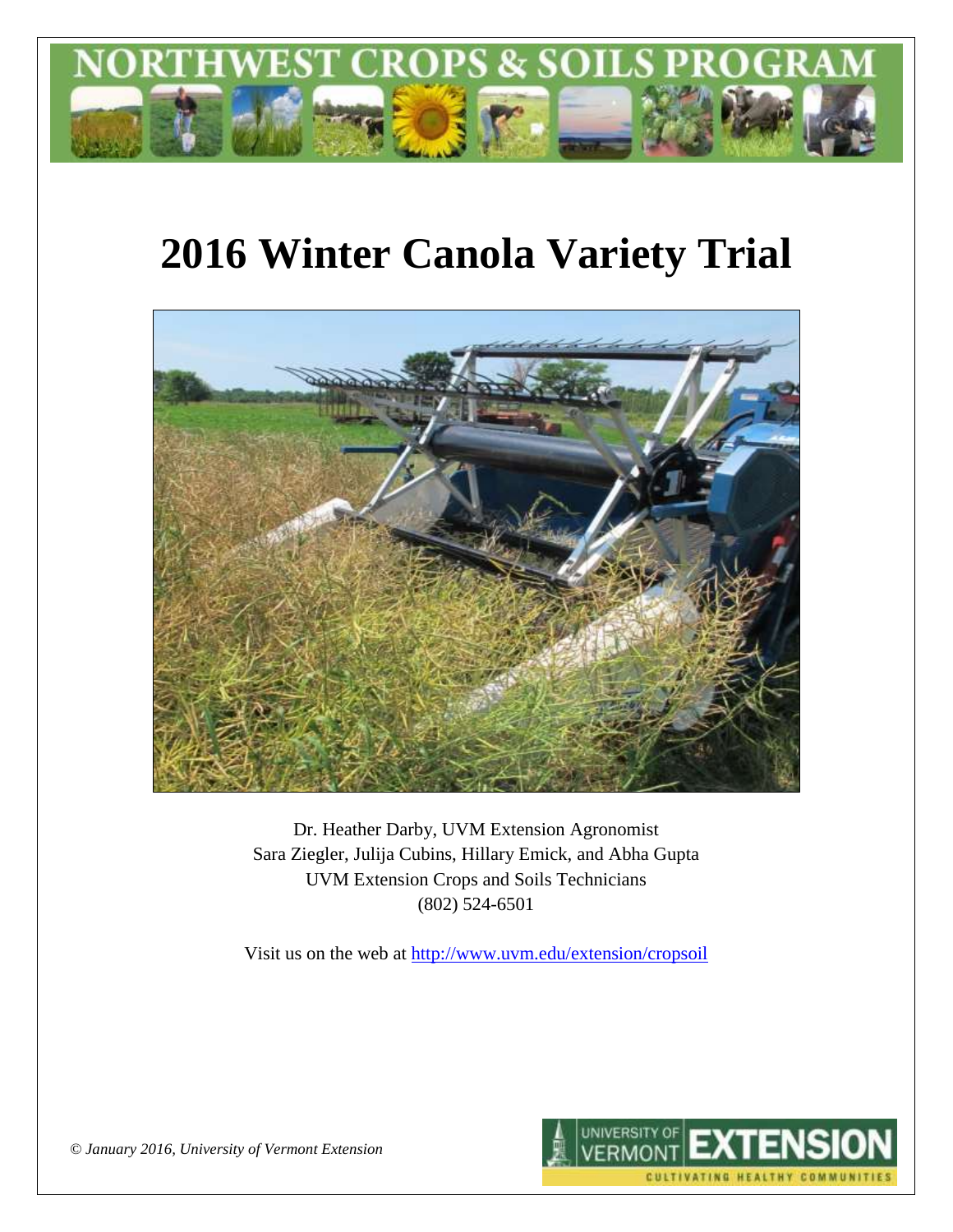#### **2016 WINTER CANOLA VARIETY TRIAL Dr. Heather Darby, University of Vermont Extension** [heather.darby\[at\]uvm.edu](mailto:heather.darby@uvm.edu?subject=2013%20Sunflower%20Reduced%20Tillage%20Trial)

Winter canola is a relatively new crop to the Northeast. The majority of the canola grown in North America is grown in the Midwestern U.S. and Canada for both culinary oil as well as biodiesel production. Winter canola is planted in the late summer where it grows through the fall before entering a period of dormancy for the winter. The following spring the plants resume growth and seed is harvested during the summer months. Winter canola could potentially be a useful crop to growers in the Northeast for diversifying rotations, farm products and markets, and producing fuel on farm. However, for winter canola to be a viable crop in our region, we must identify the varieties that can survive the winter months. To do this, the Northwest Crops and Soils Team conducted a variety trial in 2015-2016. This trial was initiated as part of the National Winter Canola Variety Trial.

## **MATERIALS AND METHODS**

A trial was conducted during the 2015-2016 season at Borderview Research Farm in Alburgh, VT. The experimental design was a randomized block with four replicates and fifteen varieties as treatments. Plots were 5'x 20' and were seeded with a Great Plains grain drill (5' wide) at a rate of 6 lbs ac<sup>-1</sup> of viable seed on 23-Aug 2015 (Table 1). The soil was a Benson rocky silt loam and the previous crop was spring wheat. Plant populations, height, and vigor were assessed in each plot on 14-Oct 2015. Populations were measured in a 0.25m<sup>2</sup> area. Height was measured in three random locations in each plot. Vigor was assessed visually on a whole plot basis using a 1-5 scale where 1 was poor and 5 was very vigorous. The following spring plots were again assessed for populations to evaluate winter survival on 29-Apr 2016. Plots were fertilized on 18-May 2016 with 10-20-20 at a rate of 500 lbs ac<sup>-1</sup>.

| Location                      | <b>Borderview Research Farm - Alburgh, VT</b>    |  |  |  |  |
|-------------------------------|--------------------------------------------------|--|--|--|--|
| Soil type                     | Benson rocky silt loam                           |  |  |  |  |
| <b>Previous crop</b>          | Spring wheat                                     |  |  |  |  |
| Plot size (ft.)               | 5 x 20                                           |  |  |  |  |
| Seeding rate (lbs $ac^{-1}$ ) | 6                                                |  |  |  |  |
| <b>Replicates</b>             | 4                                                |  |  |  |  |
| <b>Planting date</b>          | 23-Aug 2015                                      |  |  |  |  |
| <b>Harvest date</b>           | 18-Jul 2016                                      |  |  |  |  |
| <b>Tillage operations</b>     | Fall chisel plow, disk and spring-toothed harrow |  |  |  |  |
| <b>Topdress fertilizer</b>    | 500 lbs $ac^{-1}$ 10-20-20                       |  |  |  |  |

**Table 1. Trial information and agronomic information 2015-2016.**

Plots were covered with bird netting on 16-Jun 2016. Canola seed was harvested using an Almaco SPC50 plot combine on 18-Jul 2016. At harvest, moisture was determined using a DICKEY-john M20P moisture meter. Test weight was measured using a Berckes Test Weight Scale. Seeds were pressed with a Kern Kraft Oil Press KK40, and the amount of oil and meal were measured to determine oil content.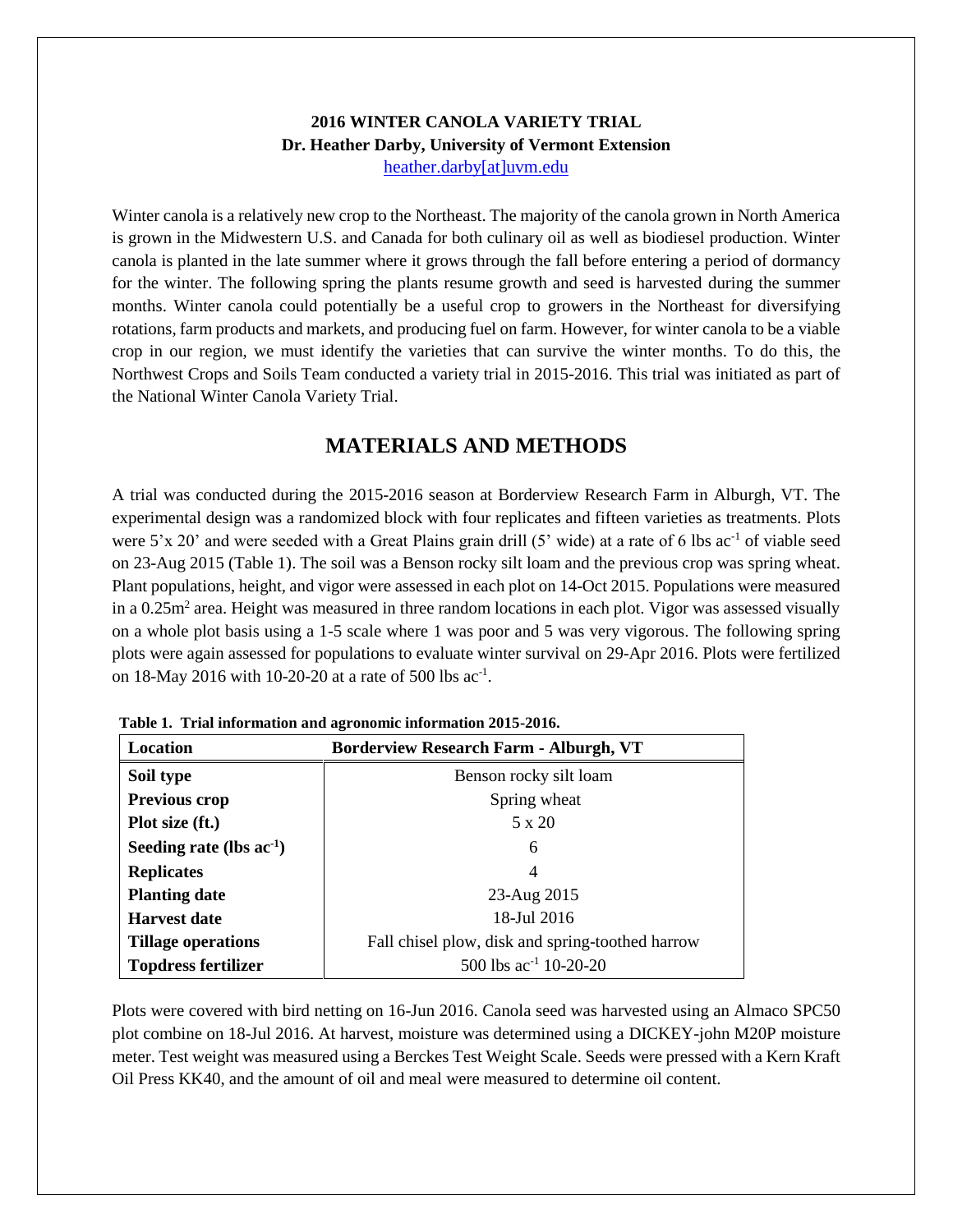Variations in yield and quality can occur because of variations in genetics, soil, weather and other growing conditions. Statistical analysis makes it possible to determine whether a difference among treatments is real or whether it might have occurred due to other variations in the field. All data were analyzed using a mixed model analysis where replicates were considered random effects. At the bottom of each table a LSD value is presented for each variable (e.g. yield). Least Significant Differences (LSDs) at the 10% level

(0.10) of probability are shown. Where the difference between two treatments within a column is equal to or greater than the LSD value at the bottom of the column, you can be sure in 9 out of 10 chances that there is a real difference between the two values. Treatments listed in bold had the top performance in a particular column; treatments that did not perform significantly lower than the top-performer in a particular column are

| <b>Variety</b> | Yield |
|----------------|-------|
| A              | 1600* |
| B              | 1200* |
| C              | 950   |
| LSD(0.10)      | 500   |

indicated with an asterisk. In the example above, treatment A is significantly different from treatment C but not from treatment B. The difference between A and B is equal to 400, which is less than the LSD value of 500. This means that these treatments did not differ significantly in yield. The difference between A and C is equal to 650, which is greater than the LSD value of 500. This means that the yields of these treatments were significantly different from one another. When this was not possible, due to inconsistent sample size across varieties, multiple pairwise comparisons were performed with the Tukey-Kramer adjustment.

### **RESULTS**

Weather data was collected with an onsite Davis Instruments Vantage Pro2 weather station equipped with a WeatherLink data logger. Temperature, precipitation, and accumulation of Growing Degree Days (GDDs) are consolidated for the 2015-2016 growing season (Table 2). Historical weather data are from 1981-2010 at cooperative observation stations in Burlington, VT, approximately 45 miles from Alburgh, VT.

| $\bullet$                         |         |           |         |          |          |         |          |       |         |         |         |         |
|-----------------------------------|---------|-----------|---------|----------|----------|---------|----------|-------|---------|---------|---------|---------|
|                                   |         | 2015      |         |          | 2016     |         |          |       |         |         |         |         |
| Alburgh, VT                       | August  | September | October | November | December | January | February | March | April   | May     | June    | July    |
| Average temperature $(^{\circ}F)$ | 69.7    | 65.2      | 46.5    | 42.2     | 37.6     | 22.7    | 23.2     | 33.9  | 39.8    | 58.1    | 65.8    | 70.7    |
| Departure from normal             | 1.00    | 4.70      | $-1.60$ | 4.00     | 11.7     | 4.00    | 1.60     | 2.90  | $-4.90$ | 1.80    | 0.00    | 0.10    |
|                                   |         |           |         |          |          |         |          |       |         |         |         |         |
| Precipitation (inches)            | 0.00    | 0.30      | 2.50    | 1.80     | 3.50     | 1.30    | 3.60     | 2.50  | 2.60    | 1.50    | 2.80    | 1.80    |
| Departure from normal             | $-3.91$ | $-3.30$   | $-1.09$ | $-1.30$  | 1.13     | $-0.74$ | 1.81     | 0.29  | $-0.26$ | $-1.92$ | $-0.88$ | $-2.37$ |
|                                   |         |           |         |          |          |         |          |       |         |         |         |         |
| Growing Degree Days (base 32°F)   | 1184    | 1010      | 464     | 329      | 220      | 50      | 64       | 209   | 291     | 803     | 1017    | 1201    |
| Departure from normal             | 45      | 154       | $-37$   | 117      | 189      | 50      | 60       | 85    | $-98$   | 50      | 3       | 4       |

**Table 2. Weather data and GDDs for winter canola in Alburgh, VT 2015-2016**

Based on weather data from a Davis Instruments Vantage Pro2 with WeatherLink data logger.

Historical averages are for 30 years of NOAA data (1981-2010) from Burlington, VT.

In general, the 2015-2016 season was drier and warmer than normal. The fall and winter months in 2015 were warmer than normal by an average of 4 degrees with December being 11.7 degrees above normal. Precipitation was below normal for every month of the growing season except for December, February, and March. Despite excessively dry conditions during establishment the trial looked very healthy and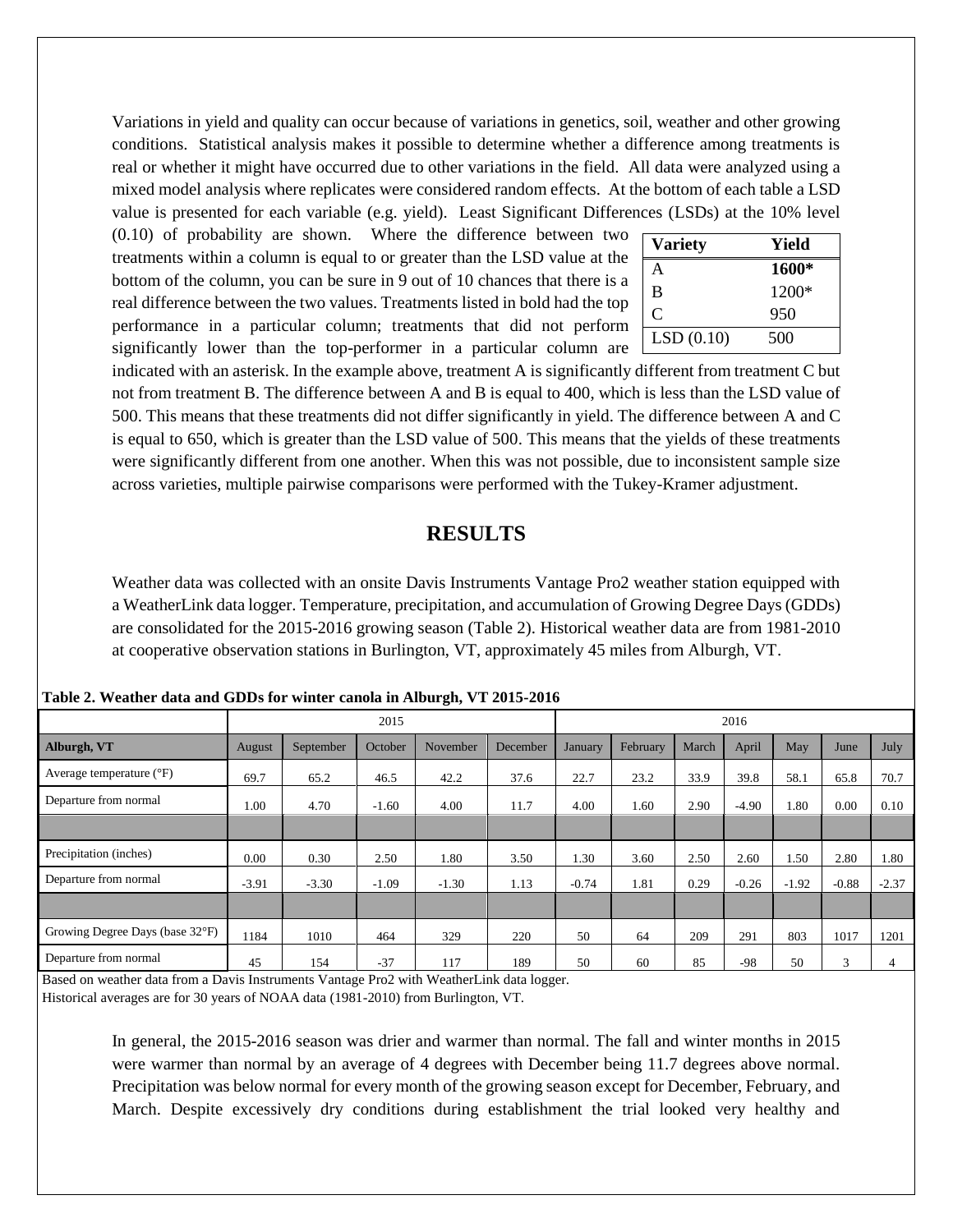populations acceptable in the fall of 2015. A mild temperatures in the winter months allowed much of the trial to survive. Overall, there were 6842 GDDs at a base temperature of 32°F, 622 more than the 30-year average.

Varieties differed significantly in height and vigor in the fall (Table 3). The tallest variety was Mercedes at a height of 37.5 cm, while the shortest was Wichita at 26.4 cm. Eight other varieties performed statistically similarly to Mercedes in terms of height. The average height for the trial was 32.3 cm. Plant vigor, which was determined visually by rating each plot on a scale of 1-5 (where  $1 =$  poor vigor and  $5=$ high vigor) also varied significantly by variety. Mercedes also had the highest vigor rating of 4.25 which was statistically similar to six other varieties. The variety Wichita had the lowest vigor rating of 2.00. The average vigor rating for the trial was 3.28.

| Variety          | Fall height | Fall vigor |
|------------------|-------------|------------|
|                  | cm          | $1-5f$     |
| Edimax CL        | $32.9*$     | 3.25       |
| Einstein         | $33.2*$     | $3.50*$    |
| Hekip            | $32.3*$     | 3.25       |
| Helix            | $33.9*$     | $3.50*$    |
| Hornet           | 31.3        | $3.75*$    |
| Inspiration      | $35.6*$     | $3.75*$    |
| Kadore           | $33.0*$     | 3.25       |
| KS4506           | 31.0        | 3.00       |
| Mercedes         | $37.5*$     | $4.25*$    |
| Quartz           | 28.9        | 3.00       |
| Riley            | 28.8        | 2.25       |
| Virginia         | $35.7*$     | $4.25*$    |
| Wichita          | 26.4        | 2.00       |
| 15.UI.WC.1       | 33.8*       | $3.50*$    |
| 15.UI.WC.05633   | 29.5        | 2.75       |
| LSD $(p = 0.10)$ | 5.45        | 0.768      |
| Trial Mean       | 32.3        | 3.28       |

**Table 3. Fall height and vigor of 15 winter canola varieties.**

Treatments followed by an asterisk\* performed statistically similarly to the top

performer in **bold.**

Ϯ Fall vigor; 1=low vigor and 5=high vigor.

Seed yield, moisture, and test weight all differed statistically by variety (Table 4). Yields ranged from 1103 to 2391 lbs  $ac^{-1}$  at 8% moisture. Mercedes, the highest yielding variety (2391 lbs  $ac^{-1}$ ), performed statistically similar to eight other varieties (Figure 1). All varieties except for Hekip, Helix, and Hornet, were harvested at a moisture of less than 10.0%. Although this moisture content is good for long term storage of seed it may have led to higher losses during harvest. Seed that is excessively dry at harvest is likely to be more prone to shattering. The ideal test weight for canola seed is 50.0 lbs bu<sup>-1</sup>. The trial average was 49.5 with the highest test weight of  $51.3$  lbs bu<sup>-1</sup> being produced by Kadore. However, this was statistically similar to all but four varieties in the trial.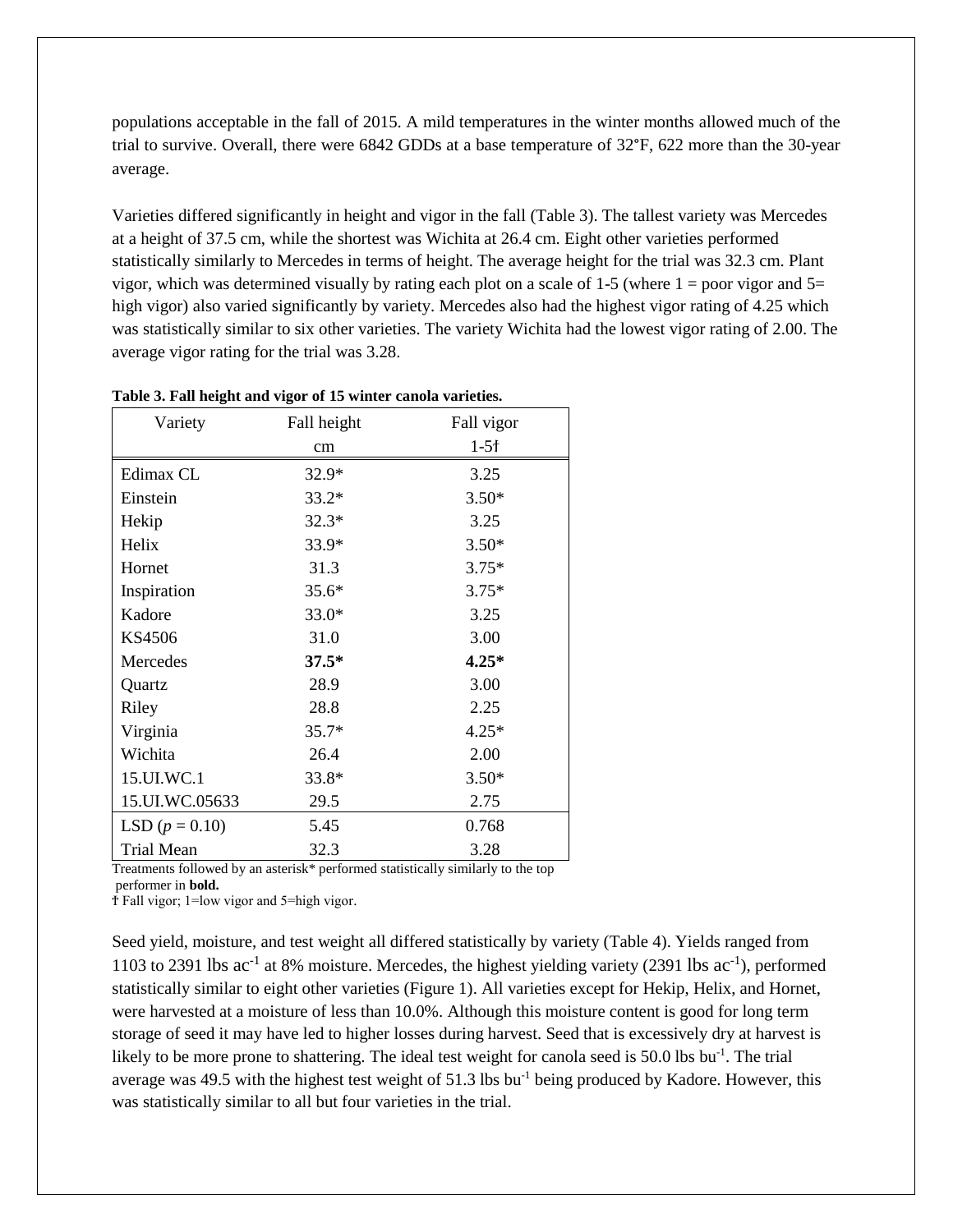| Variety          | Moisture<br>Seed yield |         | Test weight            |  |
|------------------|------------------------|---------|------------------------|--|
|                  | $lbs$ ac <sup>-1</sup> | $\%$    | $lbs$ bu <sup>-1</sup> |  |
| Edimax CL        | 1987*                  | $9.28*$ | 49.9*                  |  |
| Einstein         | 1855                   | 10.6    | 49.4*                  |  |
| Hekip            | 1878*                  | 13.5    | 46.4                   |  |
| Helix            | 1103                   | 16.9    | 48.6                   |  |
| Hornet           | 2120*                  | 12.0    | $50.4*$                |  |
| Inspiration      | 2169*                  | $8.03*$ | $49.5*$                |  |
| Kadore           | 2139*                  | $6.90*$ | $51.1*$                |  |
| <b>KS4506</b>    | 1883*                  | $6.73*$ | 49.4*                  |  |
| Mercedes         | 2391*                  | 8.70*   | 49.1*                  |  |
| Quartz           | 1951*                  | $7.60*$ | 49.1*                  |  |
| Riley            | 1775                   | $5.53*$ | $51.1*$                |  |
| Virginia         | 1437                   | $8.53*$ | 48.6                   |  |
| Wichita          | 1322                   | $5.43*$ | 50.9*                  |  |
| 15.UI.WC.1       | 1960*                  | $8.43*$ | 49.9*                  |  |
| 15.UI.WC.05633   | 1843                   | 9.78*   | 48.8                   |  |
| LSD $(p = 0.10)$ | 521                    | 5.18    | 2.21                   |  |
| Trial Mean       | 1854                   | 9.19    | 49.5                   |  |

**Table 4. Harvest characteristics for 15 winter canola varieties.**

Values followed by an asterisk\* performed statistically similarly to the top performer in **bold.**

Varieties also differed significantly in oil content and oil yield (Table 5). Oil yield is reported at 7.5% moisture. Mercedes was the top performing variety in both oil content and oil yield. It produced seed with an oil content of 32.0%, which was statistically similar to five other varieties. This translated into oil yields of 760 lbs or 100 gallons ac-1 which was statistically similar to four other varieties. Overall, oil content averaged 30.7%, slightly lower than we have observed in the past.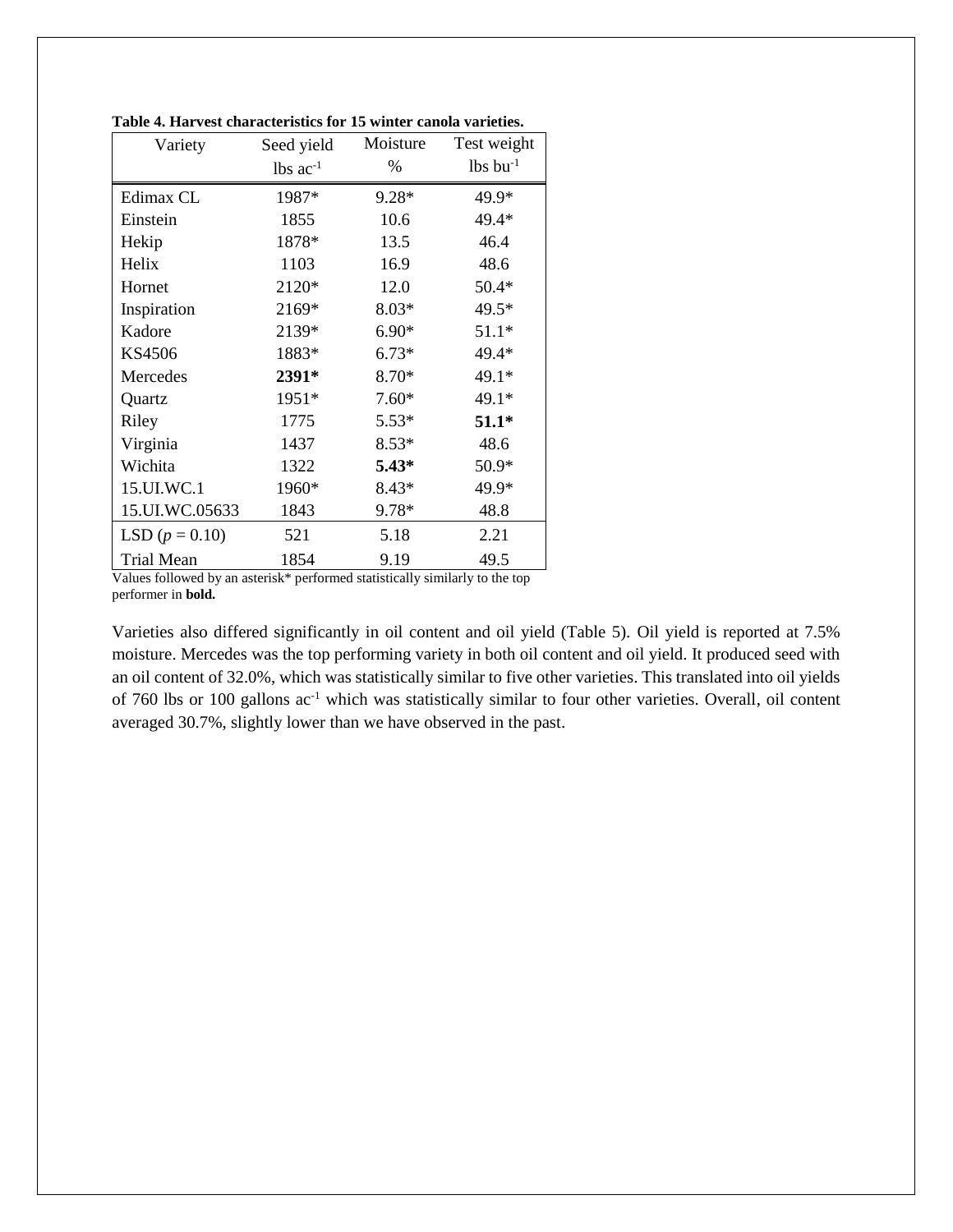

**Figure 1. Seed yield of 15 winter canola varieties, Alburgh, VT, 2016.** Values followed by an asterisk\* performed statistically similarly to the top performer.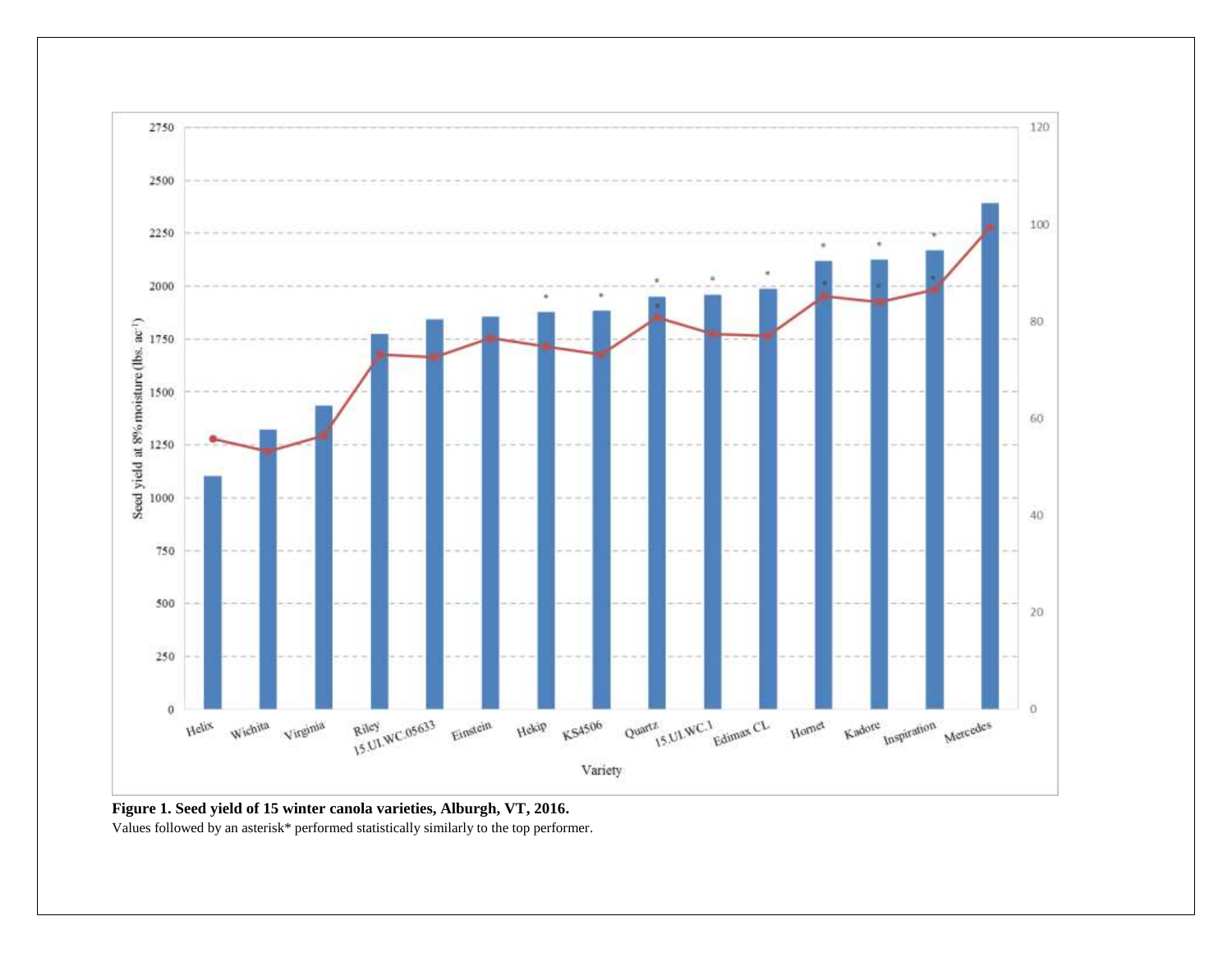|                   | Oil     |                        |                   |
|-------------------|---------|------------------------|-------------------|
| Variety           | Content | Oil Yield              |                   |
|                   | %       | $lbs$ ac <sup>-1</sup> | $\rm gal~ac^{-1}$ |
| Edimax CL         | 29.8    | 588                    | 77                |
| Einstein          | 31.8*   | 585                    | 77                |
| Hekip             | 30.5    | 572                    | 75                |
| Helix             | 30.8    | 426                    | 56                |
| Hornet            | $30.9*$ | $651*$                 | 85*               |
| Inspiration       | 30.6    | 661*                   | $87*$             |
| Kadore            | 29.9    | $642*$                 | 84*               |
| KS4506            | 29.6    | 559                    | 73                |
| Mercedes          | 32.0    | 760                    | 100               |
| Quartz            | $31.0*$ | $617*$                 | $81*$             |
| Riley             | $31.7*$ | 558                    | 73                |
| Virginia          | 30.1    | 431                    | 57                |
| Wichita           | $31.0*$ | 406                    | 53                |
| 15.UI.WC.1        | 30.3    | 591                    | 77                |
| 15.UI.WC.05633    | 30.2    | 555                    | 73                |
| LSD $(p = 0.10)$  | 1.10    | 158                    | 20.7              |
| <b>Trial Mean</b> | 30.7    | 574                    | 75                |

**Table 5. Oil yield and content for 15 winter canola varieties.**

Values followed by an asterisk\* performed statistically similarly to the top performer in **bold.**

Overall oil yields averaged 574 lbs or 75 gallons ac<sup>-1</sup>, considerably higher than we have observed in the past due to the substantial seed yields obtained and adequate oil content. Despite the drought, the winter canola performed very well this year with all varieties producing over 1100 lbs ac<sup>-1</sup> with at least 30% oil content yielding over 50 gallons of oil ac<sup>-1</sup>. Mercedes was a top performing variety with high yields and oil content. Winter canola is a promising oilseed crop for the northeast when winter survival is not compromised.

#### **DISCUSSION**

Due to mild winter conditions, all canola varieties successfully overwintered and were harvestable in the summer of 2016. Despite differences in vigor and height seen in the fall, all canola varieties produced yields over  $1000$  lbs  $ac^{-1}$ . The dry conditions did not seem to impact production as yields averaged over 1800 lbs  $ac^{-1}$  and test weights averaged 49.5 lbs bu<sup>-1</sup>. Oil content averaged 30.7%, slightly lower than past year observations, however with increased seed yield, oil yields averaged 75 gal ac<sup>-1</sup>. These results indicate that there is good potential for winter canola as a viable crop in the northeast when winter survival is not an issue. By participating in the National Winter Canola Variety Trial we hope to provide data and encouragement for the development of hardier winter canola varieties suitable for this region.